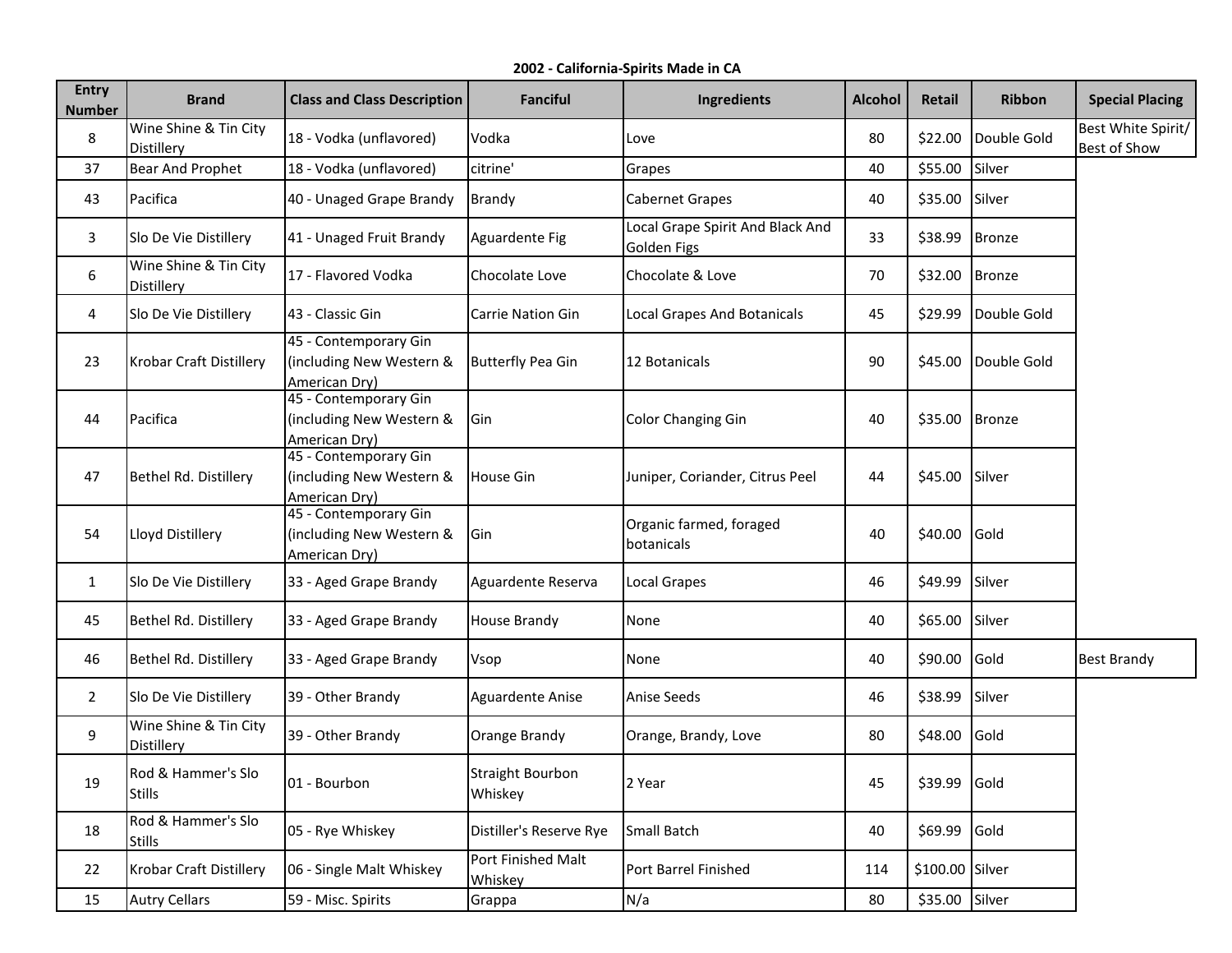| 20 | Rod & Hammer's Slo<br><b>Stills</b> | 59 - Misc. Spirits                                                                                                       | Old Fashioned               | Straight Bourbon Whiskey, Cane<br>Sugar, Bitters | 35   | \$34.99 | Gold          |                     |
|----|-------------------------------------|--------------------------------------------------------------------------------------------------------------------------|-----------------------------|--------------------------------------------------|------|---------|---------------|---------------------|
| 33 | Pendray's Distillery                | 27 - Fruit Liqueurs                                                                                                      | Orange Liqueur              | <b>Mandarin Oranges</b>                          | 28   | \$40.00 | Silver        |                     |
| 48 | Bethel Rd. Distillery               | 27 - Fruit Liqueurs                                                                                                      | Orange Liqueur              | Organic Fresh Orange Zest,<br>Organic Sugar      | 38   | \$38.00 | Double Gold   | <b>Best Liqueur</b> |
| 49 | Bethel Rd. Distillery               | 31 - Nut Liqueurs                                                                                                        | <b>Nocino</b>               | Green Walnuts, Cinnamon, Clove                   | 30   | \$30.00 | Double Gold   |                     |
| 32 | Pendray's Distillery                | 54 - Amaro                                                                                                               | Amaro                       | Roots, Barks, Seeds, Flowers,<br><b>Spices</b>   | 32   | \$40.00 | Gold          |                     |
| 30 | <b>Rockwell Vermouth</b><br>Company | 53 - Vermouth                                                                                                            | <b>Classic Sweet</b>        | California Sage Brush (Artemisia<br>Californica) | 16.5 | \$15.00 | Silver        |                     |
| 25 | <b>Krobar Craft Distillery</b>      | 57 - Tinctures (non-potable<br>bitters, aromatic bitters,<br>citrus bitters, exotic bitters,<br>fruit/vegetable)         | <b>Burnt Orange Bitters</b> | <b>Burnt Oranges Of Course</b>                   | 40   | \$24.00 | Silver        |                     |
| 26 | <b>Krobar Craft Distillery</b>      | 57 - Tinctures (non-potable<br>bitters, aromatic bitters,<br>citrus bitters, exotic bitters, Bitters<br>fruit/vegetable) | Aromatic Bangin'            | 20 Botanicals                                    | 40   | \$24.00 | Bronze        |                     |
| 12 | Sammy's Beach Bar<br>Cocktails      | 60 - Served in a Can - Malt<br><b>Based</b>                                                                              | Tangerine Dream             | <b>Agave Nectar</b>                              | 11   | \$12.99 | <b>Bronze</b> |                     |
| 13 | Sammy's Beach Bar<br>Cocktails      | 60 - Served in a Can - Malt<br><b>Based</b>                                                                              | Pineapple Splash            | <b>Agave Nectar</b>                              | 11   | \$12.99 | Silver        |                     |
| 14 | Sammy's Beach Bar<br>Cocktails      | 60 - Served in a Can - Malt<br><b>Based</b>                                                                              | Cherry Kola Chill           | <b>Agave Nectar</b>                              | 11   | \$12.99 | Silver        |                     |
| 17 | Rod & Hammer's Slo<br><b>Stills</b> | 60 - Served in a Can - Malt<br><b>Based</b>                                                                              | Whiskey Paloma              | <b>Bourbon Whiskey</b>                           | 11   | \$14.99 | Gold          |                     |

**\*Only placing entries listed**